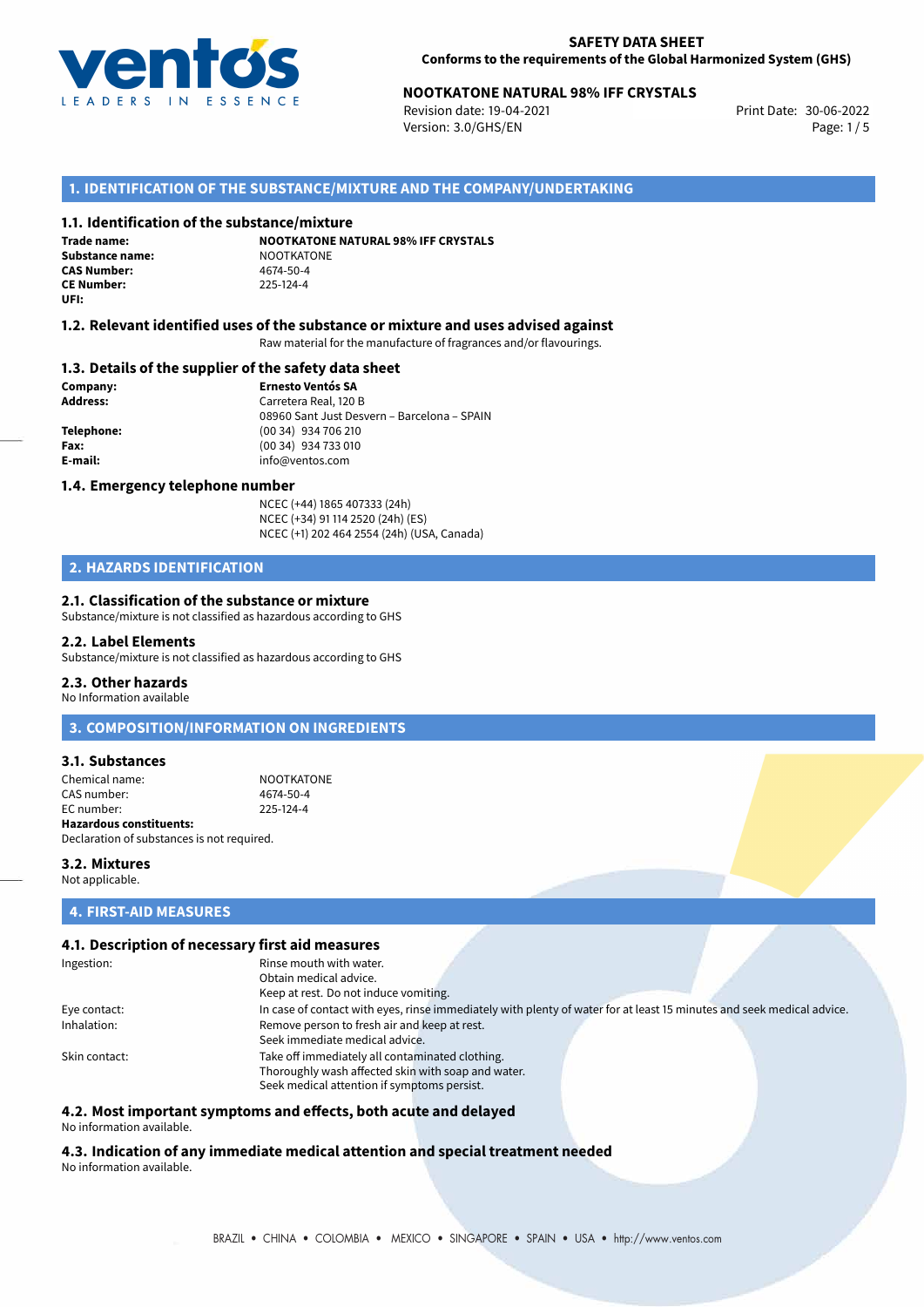

## **NOOTKATONE NATURAL 98% IFF CRYSTALS**<br>30-06-2022 **Print Date: 30-06-2022** *Ne*vision date: 19-04-2022

Revision date: 19-04-2021 Version: 3.0/GHS/EN Page: 2 / 5

## **5. FIRE-FIGHTING MEASURES**

### **5.1. Extinguishing Media**

Water spray, carbon dioxide, dry chemical powder or appropriate foam. For safety reasons do not use full water jet.

### **5.2. Special hazards arising from the substance or mixture**

Known or Anticipated Hazardous Products of Combustion: Emits toxic fumes under fire conditions.

### **5.3. Advice for firefighters**

High temperatures can lead to high pressures inside closed containers. Avoid inhalation of vapors that are created. Use appropriate respiratory protection. Do not allow spillage of fire to be poured into drains or watercourses. Wear self-contained breathing apparatus and protective clothing.

## **6. ACCIDENTAL RELEASE MEASURES**

### **6.1. Personal precautions, protective equipment and emergency procedures**

Evacuate surronding areas. Ensure adequate ventilation. Keep unnecessary and unprotected personnel from entering. Do not breathe vapor/spray. Avoid contact with skin and eyes. Information regarding personal protective measures: see section 8.

### **6.2. Environmental precautions**

To avoid possible contamination of the environment, do not discharge into any drains, surface waters or groundwaters.

### **6.3. Methods and materials for containment and cleaning up**

Cover with an inert, inorganic, non-combustible absorbent material (e.g. dry-lime, sand, soda ash). Place in covered containers using non-sparking tools and transport outdoors. Avoid open flames or sources of ignition (e.g. pilot lights on gas hot water heater). Ventilate area and wash spill site after material pickup is complete.

### **6.4. Reference to other sections**

Information regarding exposure controls, personal protection and disposal considerations can be found in sections 8 and 13.

### **7. HANDLING AND STORAGE**

### **7.1. Precautions for safe handling**

Do not store or handle this material near food or drinking water. Do not smoke. Avoid contact with the eyes, skin and clothing. Wear protective clothing and use glasses. Observe the rules of safety and hygiene at work. Keep in the original container or an alternative made from a compatible material.

### **7.2. Conditions for safe storage, including any incompatibilities**

Store in tightly closed and preferably full containers in a cool, dry and ventilated area, protected from light. Keep away from sources of ignition (e.g. hot surfaces, sparks, flame and static discharges). Keep away from incompatible materials (see section 10).

### **7.3. Specific end use(s)**

No information available.

## **8. EXPOSURE CONTROLS AND PERSONAL PROTECTION**

### **8.1. Control parameters**

Components with occupational exposure limits: None known.

### **8.2. Exposure controls**

Measures should be taken to prevent materials from being splashed into the body. Provide adequate ventilation, according to the conditions of use. Use a mechanical exhaust if required.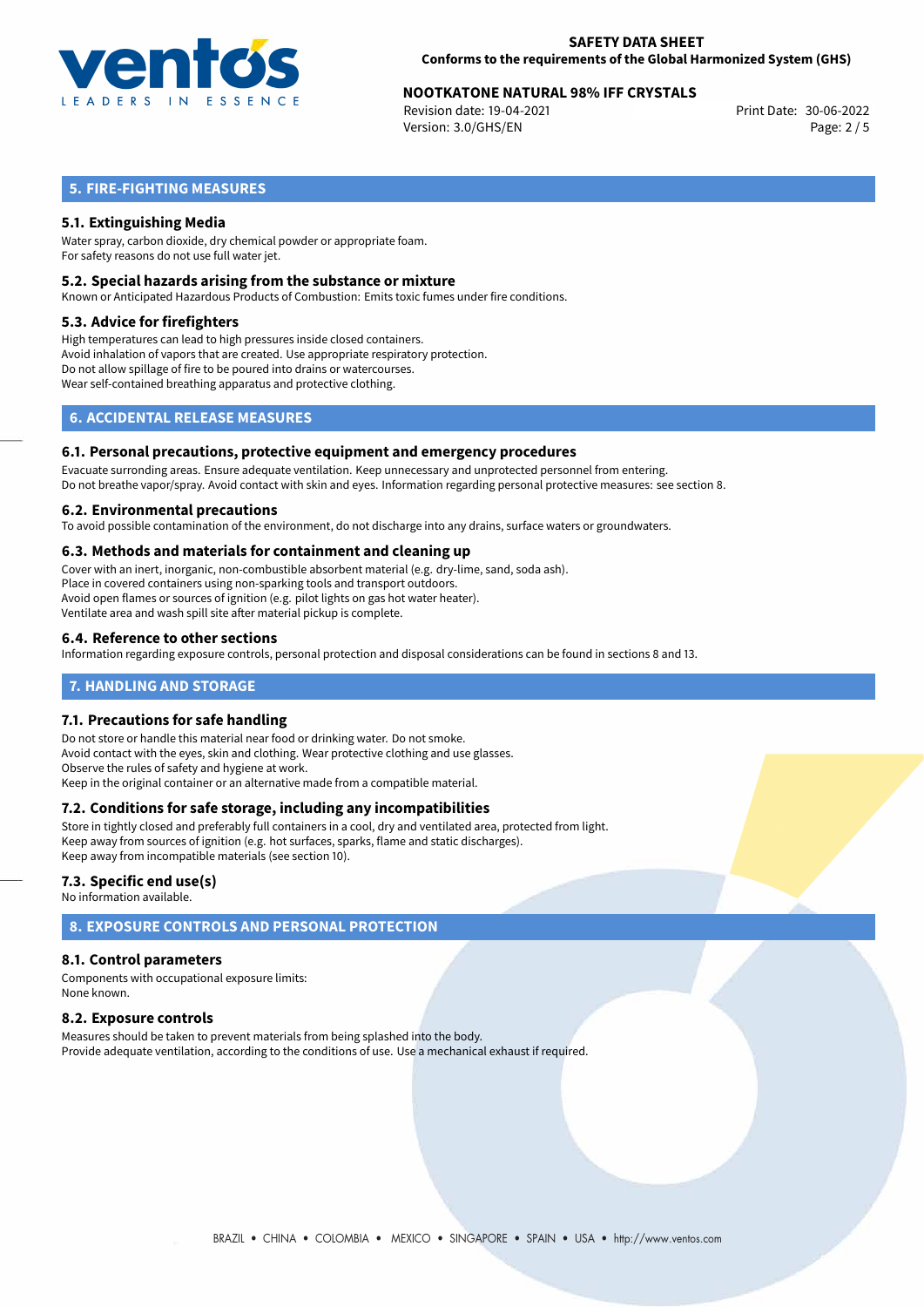

# **NOOTKATONE NATURAL 98% IFF CRYSTALS**<br>2006-2022 **Print Date: 30-06-2022** *Ne*vision date: 19-04-2021

Revision date: 19-04-2021 Version: 3.0/GHS/EN Page: 3 / 5

### **8.3. Individual protection measures, such as personal protective equipment**

Eye/Face protection: Chemical safety goggles are recommended. Wash contaminated goggles before reuse. Chemical-resistant gloves are recommended. Wash contaminated gloves before reuse. Body protection: Personal protective equipment for the body should be selected based on the task being performed and the risks involved. Respiratory Protection: In case of insufficient ventilation, use suitable respiratory equipment. Environmental exposure controls: Emissions from ventilation or process equipment should be checked to ensure they comply with environmental protection legislation. In some cases, filters or engineering modifications to the process equipment will be necessary to reduce emissions to acceptable levels.

## **9. PHYSICAL AND CHEMICAL PROPERTIES**

### **9.1. Information on basic physical and chemical properties**

| Appearance:                            | Solid                     |
|----------------------------------------|---------------------------|
| Colour:                                | Conforms to standard      |
| Odour:                                 | Conforms to standard      |
| Odour theshold:                        | Not determined            |
| pH:                                    | Not determined            |
| Melting point/freezing point:          | > 33                      |
| Boling point/boiling range (°C):       | Not determined            |
| Flash point:                           | $110^{\circ}$ C           |
| Evaporation rate:                      | Not determined            |
| Flammability:                          | Not determined            |
| Lower flammability/Explosive limit:    | Not determined            |
| Upper flammability/Explosive limit:    | Not determined            |
| Vapour pressure:                       | Not determined            |
| Vapour Density:                        | Not determined            |
| Density:                               | Not determined            |
| Relative density:                      | Not determined            |
| Water solubility:                      | <b>INSOLUBLE IN WATER</b> |
| Solubility in other solvents:          | <b>SOLUBLE IN ETHANOL</b> |
| Partition coefficient n-octanol/water: | Not determined            |
| Auto-ignition temperature:             | Not determined            |
| Decomposition temperature:             | Not determined            |
| Viscosity, dynamic:                    | Not determined            |
| Viscosity, kinematic:                  | Not determined            |
| Explosive properties:                  | Not determined            |
| Oxidising properties:                  | <b>NONE EXPECTED</b>      |
|                                        |                           |

### **10. STABILITY AND REACTIVITY**

#### **10.1. Reactivity**

No hazardous reactions if stored and handled as prescribed/indicated.

### **10.2. Chemical stability**

The product is stable if stored and handled as prescribed/indicated.

#### **10.3. Possibility of hazardous reactions**

No hazardous reactions if stored and handled as prescribed/indicated.

### **10.4. Conditions to Avoid**

Conditions to Avoid: Excessive heat, flame or other ignition sources.

### **10.5. Incompatible materials**

Avoid contact with strong acids and bases and oxidizing agents.

### **10.6. Hazardous decomposition products**

During combustion may form carbon monoxide and unidentified organic compounds.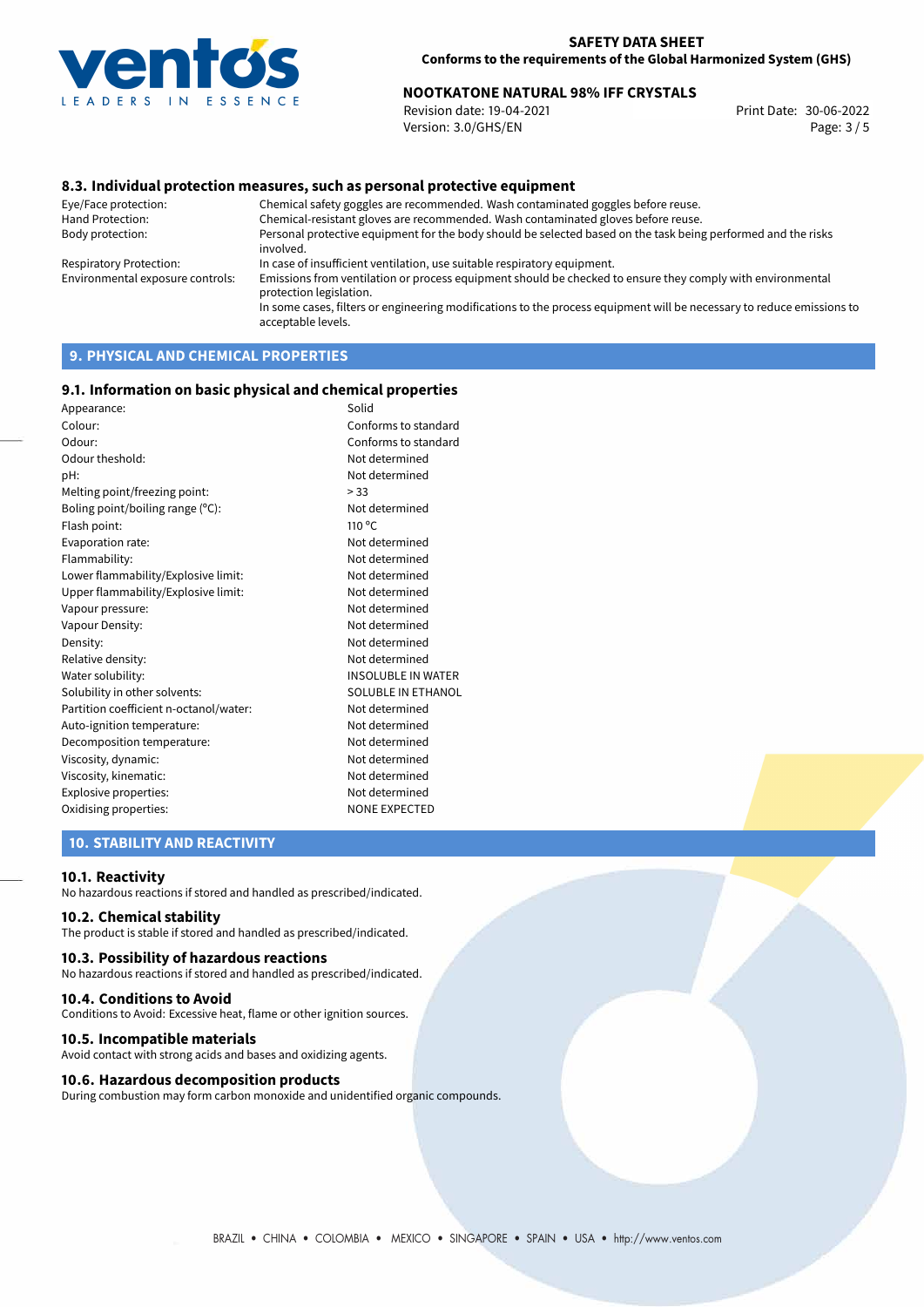

# **NOOTKATONE NATURAL 98% IFF CRYSTALS**<br>30-06-2022 **Print Date: 30-06-2022**

Revision date: 19-04-2021 Version: 3.0/GHS/EN Page: 4 / 5

## **11. TOXICOLOGICAL INFORMATION**

| Based on the data available, the criteria for classification are not met. |
|---------------------------------------------------------------------------|
| Based on the data available, the criteria for classification are not met. |
| Based on the data available, the criteria for classification are not met. |
| Based on the data available, the criteria for classification are not met. |
| Based on the data available, the criteria for classification are not met. |
| Based on the data available, the criteria for classification are not met. |
| Based on the data available, the criteria for classification are not met. |
| Based on the data available, the criteria for classification are not met. |
| Based on the data available, the criteria for classification are not met. |
| Based on the data available, the criteria for classification are not met. |
|                                                                           |

## **12. ECOLOGICAL INFORMATION**

### **12.1. Toxicity**

**Assessment:**

Based on the data available, the criteria for classification are not met. **Experimental/calculated data:** No information available.

## **12.2. Degradability**

No information available.

### **12.3. Bioaccumulative potential**

No information available.

### **12.4. Soil mobility**

No information available.

### **12.5. Other adverse effects**

See also sections 6, 7, 13 and 15 Do not allow to get into waste water or waterways.

### **13. DISPOSAL CONSIDERATIONS**

### **13.1. Waste treatment methods**

Dispose of in accordance with national and local environmental regulations.

### **14. TRANSPORT INFORMATION**

|                                  | <b>ADR/RID/ADN</b>                | <b>IMDG</b>                       | <b>IATA-ICAO</b>                  |
|----------------------------------|-----------------------------------|-----------------------------------|-----------------------------------|
| 14.1. UN Number                  | Not classified as hazardous goods | Not classified as hazardous goods | Not classified as hazardous goods |
| 14.2. UN Proper Shipping Name    | Not applicable                    | Not applicable                    | Not applicable                    |
| 14.3. Transport Hazard Class(es) | Not applicable                    | Not applicable                    | Not applicable                    |
| 14.4. Packing Group              | Not applicable                    | Not applicable                    | Not applicable                    |
| 14.5. Environmental hazards      | No                                | <b>No</b>                         | No                                |
| <b>Additional information</b>    |                                   |                                   |                                   |

### **14.6 Special precautions for user**

None known

### **14.7. Transport in bulk according to Annex II of MARPOL 73/78 and the IBC Code**

No information available

## **15. REGULATORY INFORMATION**

## **15.1. Safety, health and environmental regulations/legislation specific for the substance or mixture**

No information available

## **16. OTHER INFORMATION**

**Full text of the R-phrases, hazard statements and precautionary statements mentioned in section 3:** Not applicable.